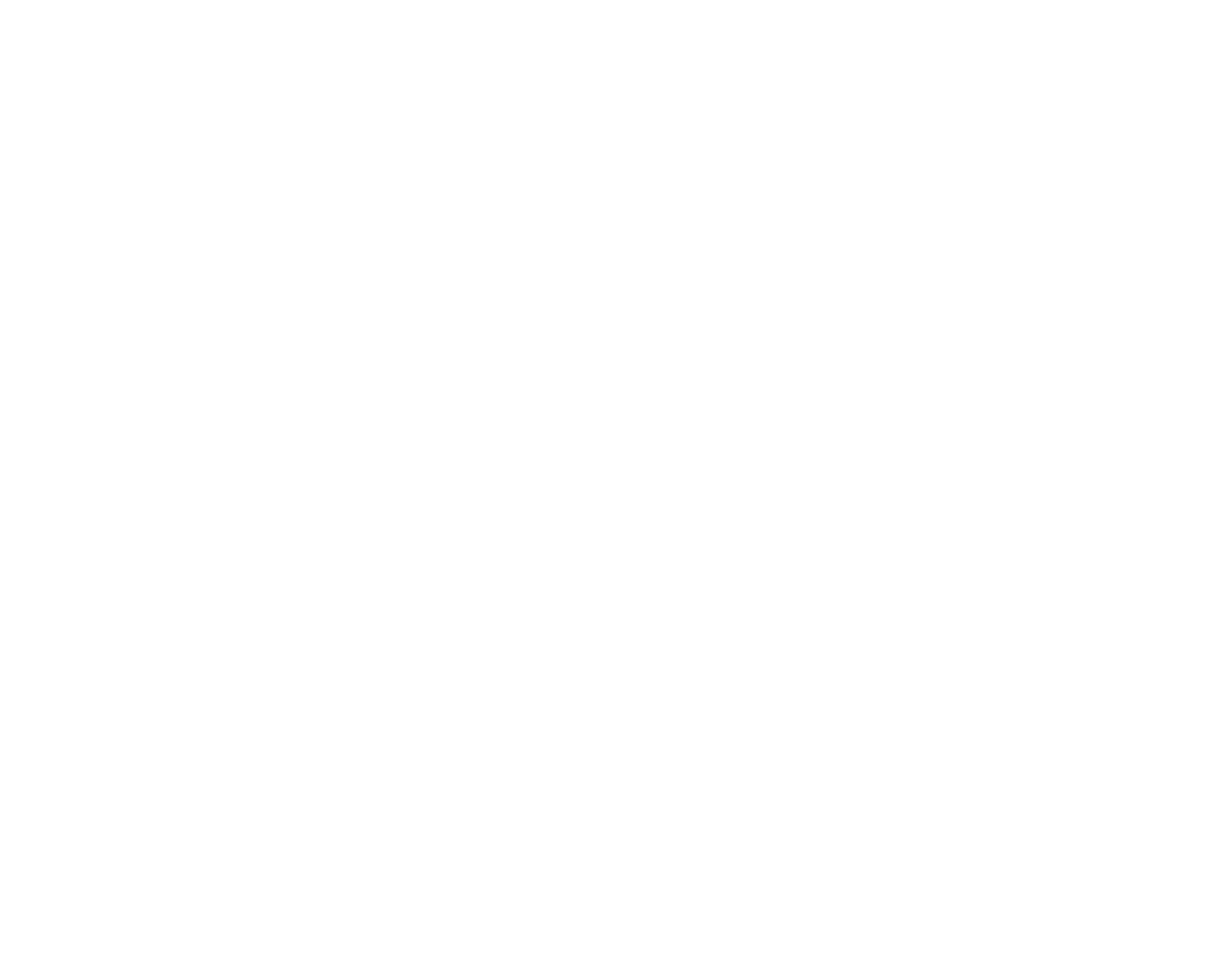| MARIETTA SUMMER PLAYGROUND PROGRAM<br>REGISTRATION & WAIVER OF RIGHTS                                                                                                                                                          |  |  | 2002 |
|--------------------------------------------------------------------------------------------------------------------------------------------------------------------------------------------------------------------------------|--|--|------|
|                                                                                                                                                                                                                                |  |  |      |
|                                                                                                                                                                                                                                |  |  |      |
| SCHOOL: _____________________________GRADE ENTERING: _______ MALE _____ FEMALE _____                                                                                                                                           |  |  |      |
|                                                                                                                                                                                                                                |  |  |      |
|                                                                                                                                                                                                                                |  |  |      |
| FAMILY PHYSICIAN: New York Channel And Channel And Channel And Channel And Channel And Channel And Channel And Channel And Channel And Channel And Channel And Channel And Channel And Channel And Channel And Channel And Cha |  |  |      |
|                                                                                                                                                                                                                                |  |  |      |
| IS YOUR CHILD ON ANY MEDICATIONS? IF SO PLEASE LIST: ____________________________                                                                                                                                              |  |  |      |
| DOES YOUR CHILD HAVE ANY ALLERGIES? IF SO PLEASE LIST: __________________________                                                                                                                                              |  |  |      |